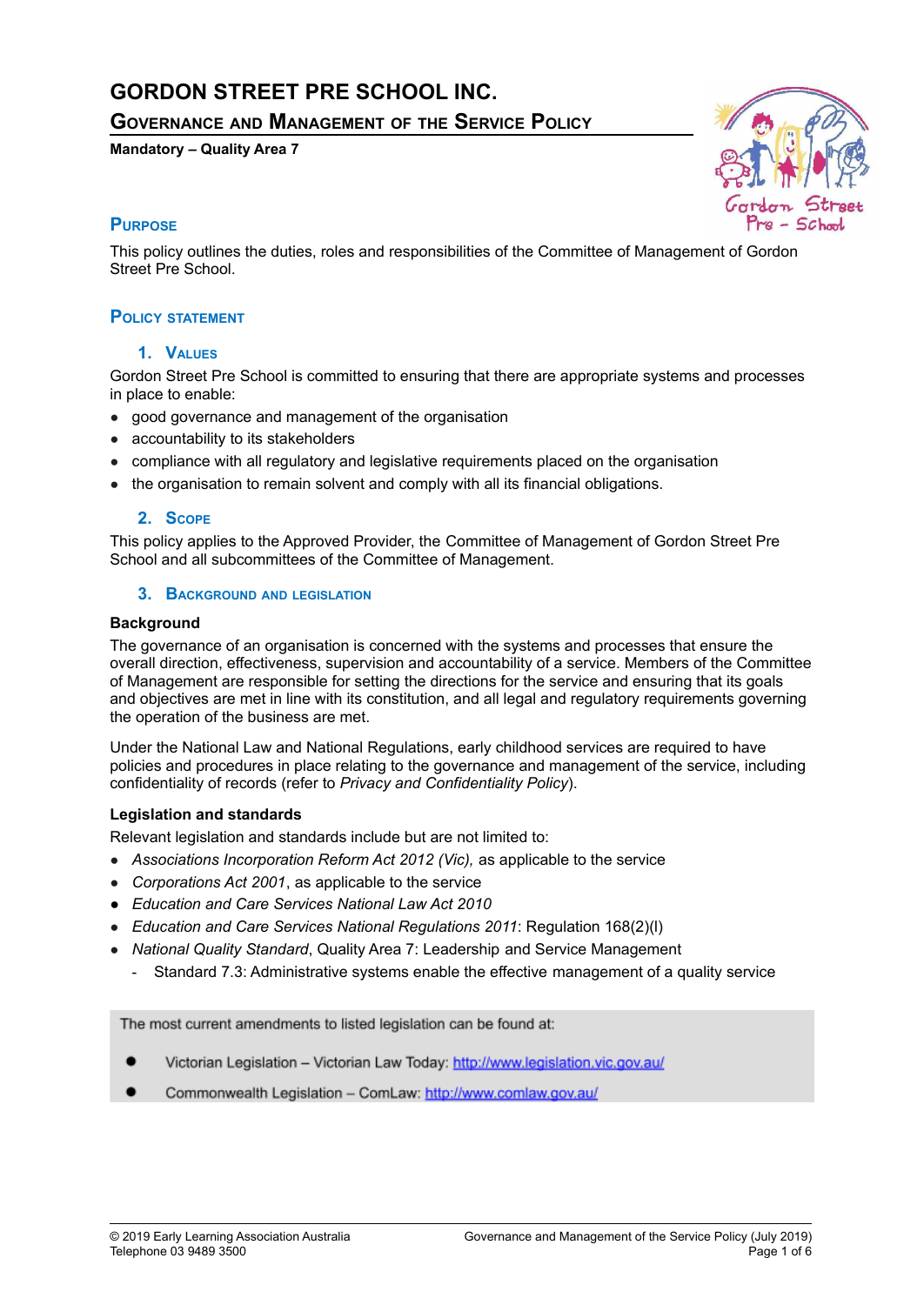#### **4. DEFINITIONS**

The terms defined in this section relate specifically to this policy. For commonly used terms e.g. Approved Provider, Nominated Supervisor, Regulatory Authority etc. refer to the *General Definitions* section of this manual.

**Actual conflict of interest:** One where there is a real conflict between a Committee of Management member's responsibilities and their private interests.

**Conflict of interest:** An interest that may affect, or may appear reasonably likely to affect, the judgement or conduct of a member (or members) of the Committee of Management or subcommittee, or may impair their independence or loyalty to the service. A conflict of interest can arise from avoiding personal losses as well as gaining personal advantage, whether financial or otherwise, and may not only involve the member of the Committee of Management or subcommittee, but also their relatives, friends or business associates.

**Ethical practice:** A standard of behaviour that the service deems acceptable in providing their services.

**Governance:** The process by which organisations are directed, controlled and held to account. It encompasses authority, accountability, stewardship, leadership, directions and control exercised in the organisation (Australian National Audit Office, 1999).

**Interest:** Anything that can have an impact on an individual or a group.

**Perceived conflict of interest:** Arises where a third party could form the view that a Committee of Management member's private interests could improperly influence the performance of their duties on the Committee of Management, now or in the future.

**Potential conflict of interest:** Arises where a Committee of Management member has private interests that could conflict with their responsibilities.

**Private interests:** Includes not only a Committee of Management member's own personal, professional or business interests, but also those of their relatives, friends or business associates.

#### **5. SOURCES AND RELATED POLICIES**

#### **Sources**

- *● ELAA Early Childhood Management Manual, Version 2 2013*
- Our Community: [www.ourcommunity.com.au](http://www.ourcommunity.com.au)
- Justice Connect: <http://www.justiceconnect.org.au/>

#### **Service policies**

- *● Code of Conduct Policy*
- *● Complaints and Grievances Policy*
- *● Privacy and Confidentiality Policy*

#### **PROCEDURES**

#### **The Approved Provider is responsible for:**

● ensuring that the service has appropriate systems and policies in place for the effective governance and management of the service.

## **CORE ELEMENTS OF THE GOVERNANCE MODEL**

The following are the core elements of the governance systems at Gordon Street Pre School for which the Committee of Management is responsible:

#### **Stewardship/custodianship**

Ensure:

● the service pursues its stated purpose and remains viable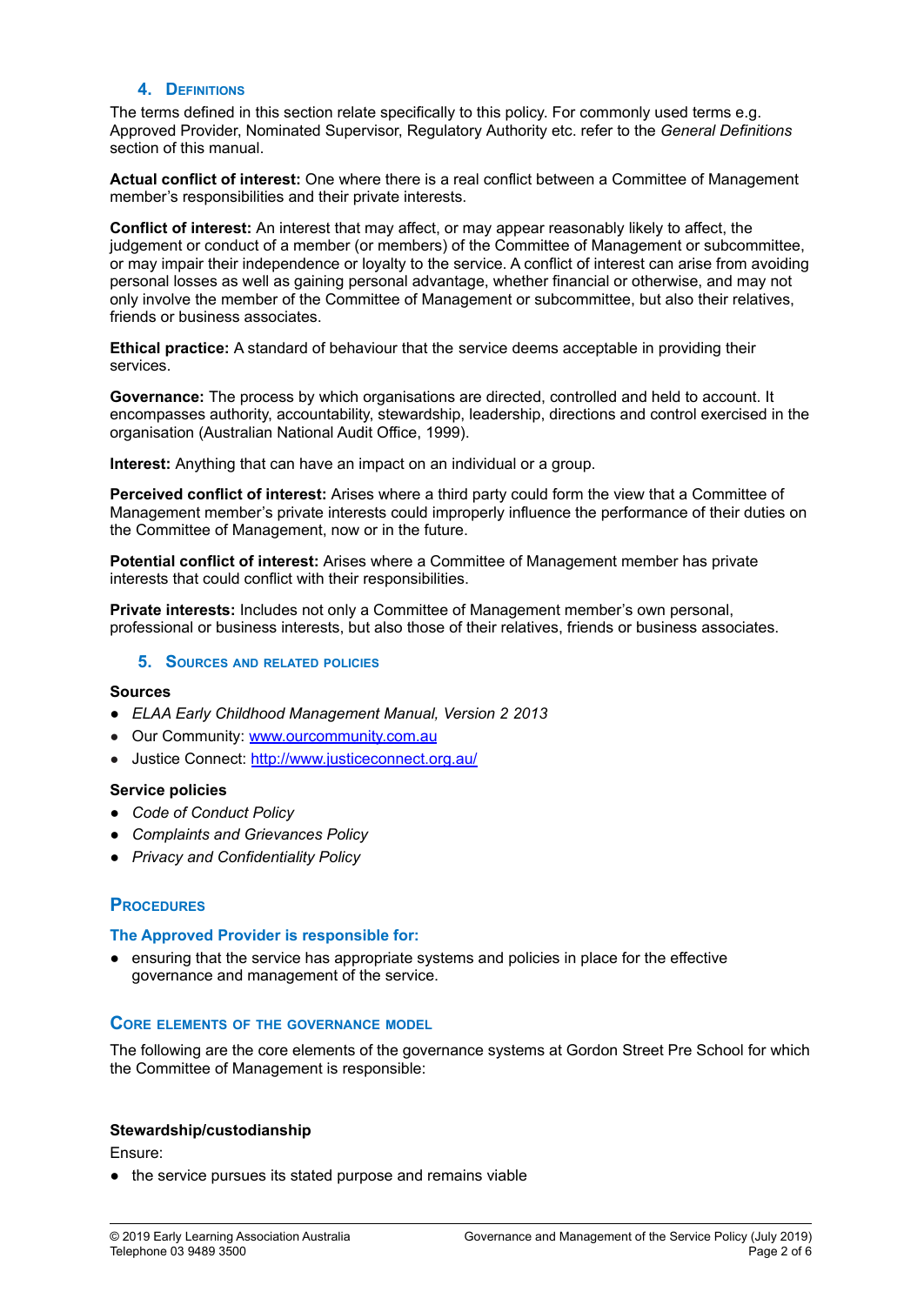- budget and financial accountability to enable ongoing viability and making best use of the service's resources
- the service manages risks appropriately.

# **Leadership, forward planning and guidance**

Provide leadership, forward planning and guidance to the service, particularly in relation to developing a strategic culture and directions.

# **Authority, accountability, and control**

- Monitor and oversee management including ensuring that good management practices and appropriate checks and balances are in place.
- Be accountable to members of the service.
- Maintain focus, integrity and quality of service.
- Oversee legal functions and responsibilities.
- Declare any actual, potential or perceived conflicts of interest (refer to *Definitions* and Attachment 1 – Sample *Conflict of interest disclosure statement)*.

# **LEGAL LIABILITIES OF MEMBERS OF THE COMMITTEE OF MANAGEMENT**

The Committee of Management at Gordon Street Pre School is responsible under the constitution to take all reasonable steps to ensure that the laws and regulations relating to the operation of the service are observed. Members of the Committee of Management are responsible for ensuring that:

- adequate policies and procedures are in place to comply with the legislative and regulatory requirements placed on the service
- appropriate systems are in place to monitor compliance
- reasonable care and skill is exercised in fulfilling their roles as part of the governing body of the service
- they act honestly, and with due care and diligence
- they do not use information they have access to, by virtue of being on the Committee of Management improperly
- they do not use their position on the Committee of Management for personal gain or put individual interests ahead of responsibilities.

# **RESPONSIBILITIES OF THE COMMITTEE OF MANAGEMENT**

The Committee of Management of Gordon Street Pre School is responsible for:

- developing coherent aims and goals that reflect the interests, values and beliefs of the members and staff, and the stated aims of the service, and have a clear and agreed philosophy which guides business decisions and the work of the Committee of Management and staff
- ensuring there is a sound framework of policies and procedures that complies with all legislative and regulatory requirements, and that enables the daily operation of the service to be geared towards the achievement of the service's vision and mission
- establishing clearly defined roles and responsibilities for the members of the Committee of Management, individually and as a collective, management and staff, and clearly articulate the relationship between the Committee of Management, staff and members of the service
- developing ethical standards and a code of conduct (refer to *Code of Conduct Policy*) which guide actions and decisions in a way that is transparent and consistent with the goals, values and beliefs of the service
- undertaking strategic planning and risk assessment on a regular basis and having appropriate risk management strategies in place to manage risks faced by the service
- ensuring that the actions of and decisions made by the Committee of Management are transparent and will help build confidence among members and stakeholders
- reviewing the service's budget and monitoring financial performance and management to ensure the service is solvent at all times, and has good financial strength
- approving annual financial statements and providing required reports to government
- setting and maintaining appropriate delegations and internal controls
- appointing all staff and monitoring their performance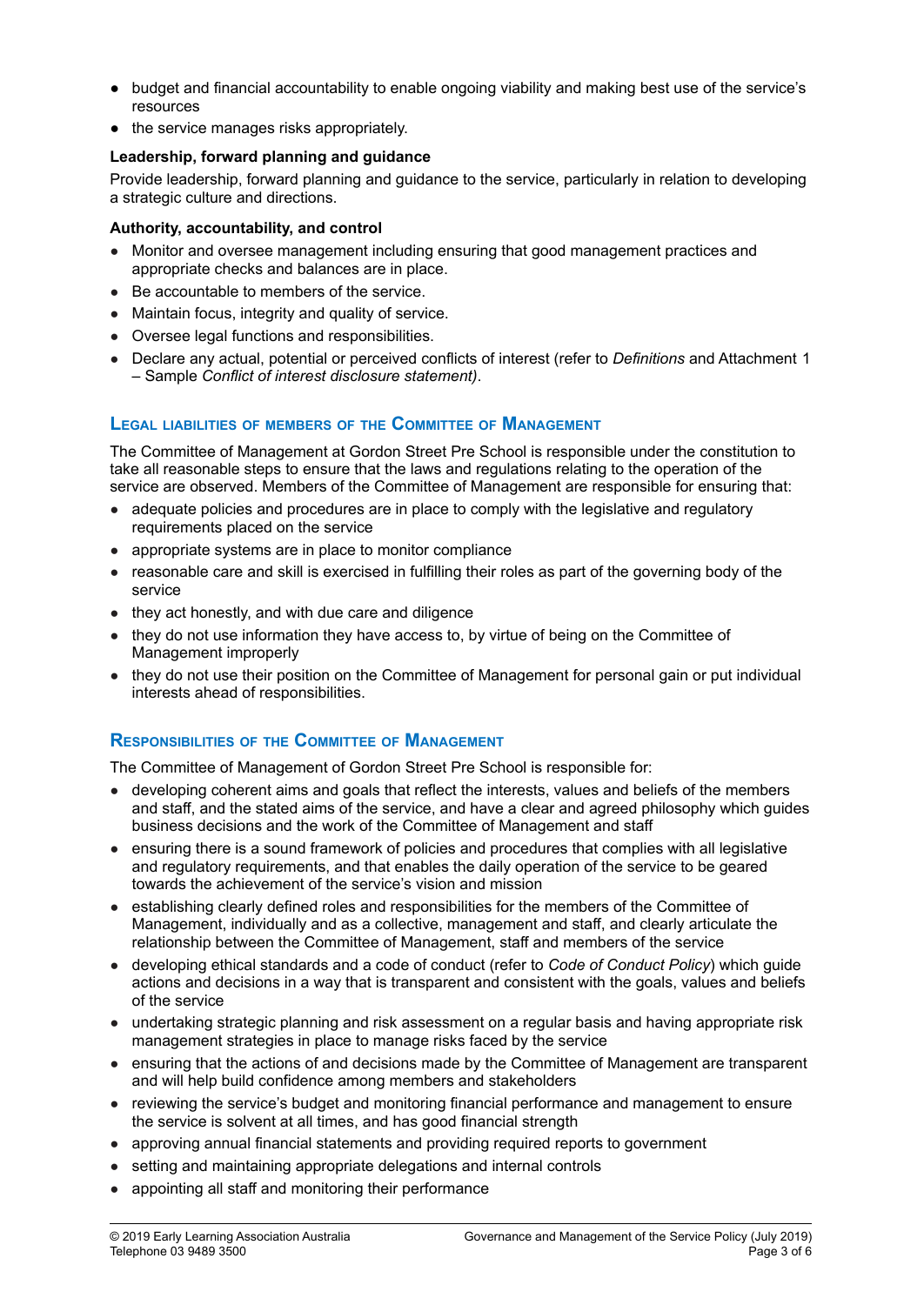- evaluating and improving the performance of the Committee of Management
- focusing on the strategic directions of the organisation and avoiding involvement in day-to-day operational decisions, particularly where the authority is delegated to senior management staff within the service.

# **CONFIDENTIALITY**

All members of the Committee of Management and subcommittees who gain access to confidential, commercially-sensitive and other information of a similar nature, whether in the course of their work or otherwise, shall not disclose that information to anyone unless the disclosure of such information is required by law (refer to *Privacy and Confidentiality Policy*).

Members of the Committee of Management and subcommittees shall respect the confidentiality of those documents and deliberations at Committee of Management/Board or subcommittee meetings, and shall not:

- disclose to anyone the confidential information acquired by virtue of their position on the Committee of Management or subcommittee
- use any information so acquired for their personal or financial benefit, or for the benefit of any other person
- permit any unauthorised person to inspect, or have access to, any confidential documents or other information.

This obligation, placed on a member of the Committee of Management or subcommittee, shall continue even after the individual has completed their term and is no longer on the Committee of Management or subcommittee.

The obligation to maintain confidentiality also applies to any person who is invited to any meetings of the Committee of Management or subcommittee as an observer or in any other capacity.

# **ETHICAL PRACTICE**

The following principles will provide the ethical framework to guide the delivery of services at Gordon Street Pre School:

- treating colleagues, parents/guardians, children, suppliers, public and other stakeholders respectfully and professionally at all times
- dealing courteously with those who hold differing opinions
- respecting cultural differences and diversity within the service, and making every effort to encourage and include all children and families in the community
- having an open and transparent relationship with government, supporters and other funders
- operating with honesty and integrity in all work
- being open and transparent in making decisions and undertaking activities, and if that is not possible, explaining why
- working to the standards set under the *National Quality Framework* and all applicable legislation as a minimum, and striving to continually improve the quality of the services delivered to the community
- disclosing conflicts of interest as soon as they arise and effectively managing them (refer to Attachment 1 – Sample *Conflict of interest disclosure statement*)
- recognising the support and operational contributions of others in an appropriate manner
- assessing and minimising the adverse impacts of decisions and activities on the natural environment.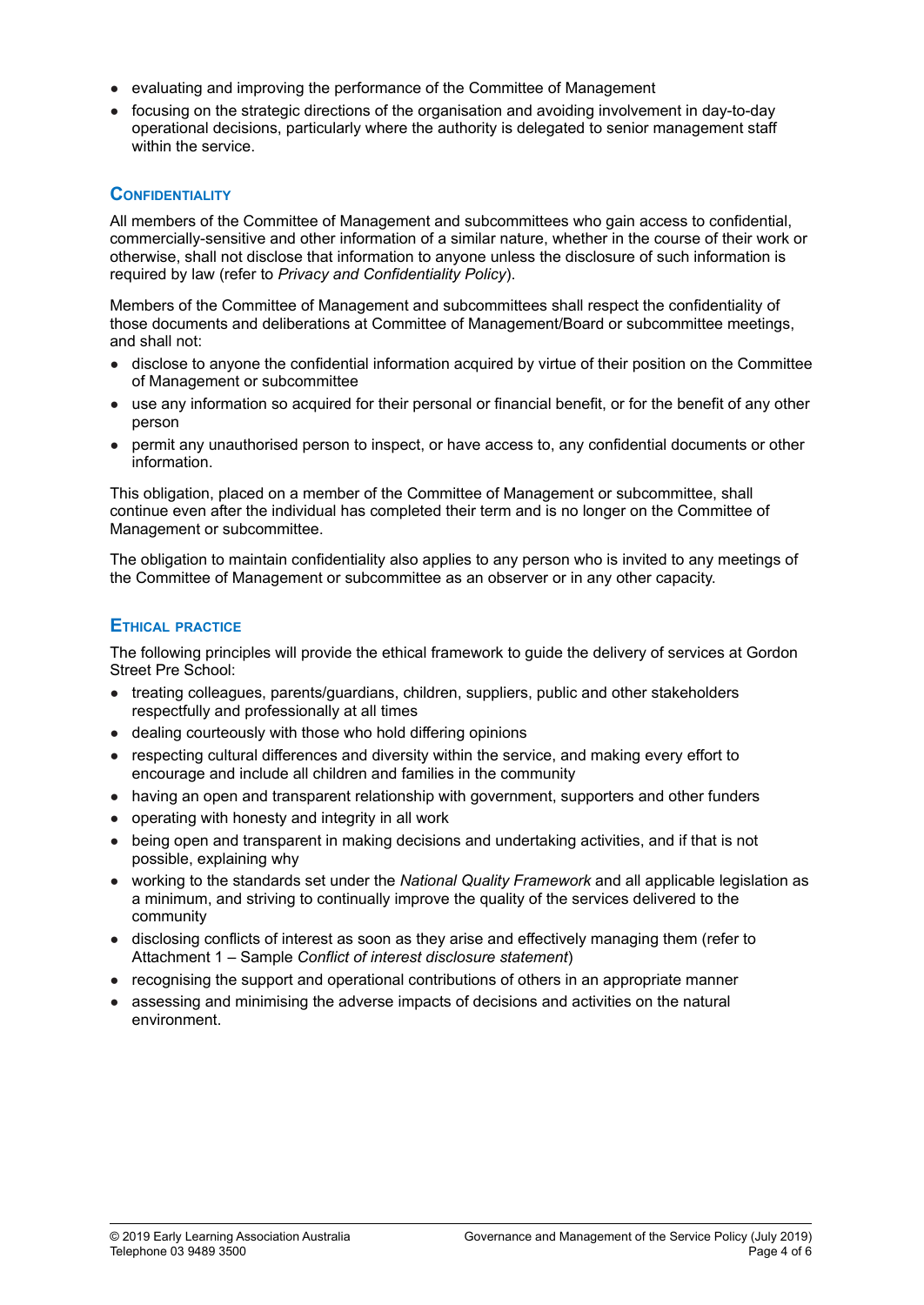#### **MANAGING CONFLICTS OF INTEREST**

Conflicts of interest, whether actual, potential or perceived (refer to *Definitions*), must be declared by all members of the Committee of Management or subcommittee, and managed effectively to ensure integrity and transparency (refer to Attachment 1 – Sample *Conflict of interest disclosure statement)*.

Every member of the Committee of Management or subcommittee has a continuing responsibility to scrutinise their transactions, external business interests and relationships for potential conflicts and to make such disclosures in a timely manner as they arise.

The following process will be followed to manage any conflicts of interest:

- whenever there is a conflict of interest, as defined in this policy, the member concerned must notify the President of such conflict, as soon as possible after identifying the conflict
- the member who is conflicted must not be present during the meeting of the Committee of Management or subcommittee where the matter is being discussed, or participate in any decisions made on that matter. The member concerned must provide the Committee with any and all relevant information they possess on the particular matter
- the minutes of the meeting must reflect that the conflict of interest was disclosed and appropriate processes followed to manage the conflict.

A *Conflict of interest disclosure statement* (refer to Attachment 1) must be completed by each member of the Committee of Management and subcommittee upon his or her appointment and annually thereafter. If the information in this statement changes during the year, the member shall disclose the change to the President, and revise the disclosure statement accordingly.

All violations of the requirement to disclose and manage conflicts shall be dealt with in accordance with the constitution of Gordon Street Pre School.

# **EVALUATION**

In order to assess whether the values and purposes of the policy have been achieved, the Committee of Management will:

- regularly seek feedback from everyone affected by the policy regarding its effectiveness
- monitor the implementation, compliance, complaints and incidents in relation to this policy
- keep the policy up to date with current legislation, research, policy and best practice
- revise the policy and procedures as part of the service's policy review cycle, or as required
- notify parents/guardians at least 14 days before making any changes to this policy or its procedures.

#### **ATTACHMENTS**

● Attachment 1: Sample *Conflict of interest disclosure statement*

#### **AUTHORISATION**

This policy was adopted by the Approved Provider of Gordon Street Pre School on **23 JULY 2021**

# **REVIEW DATE: 23 JULY 2023**